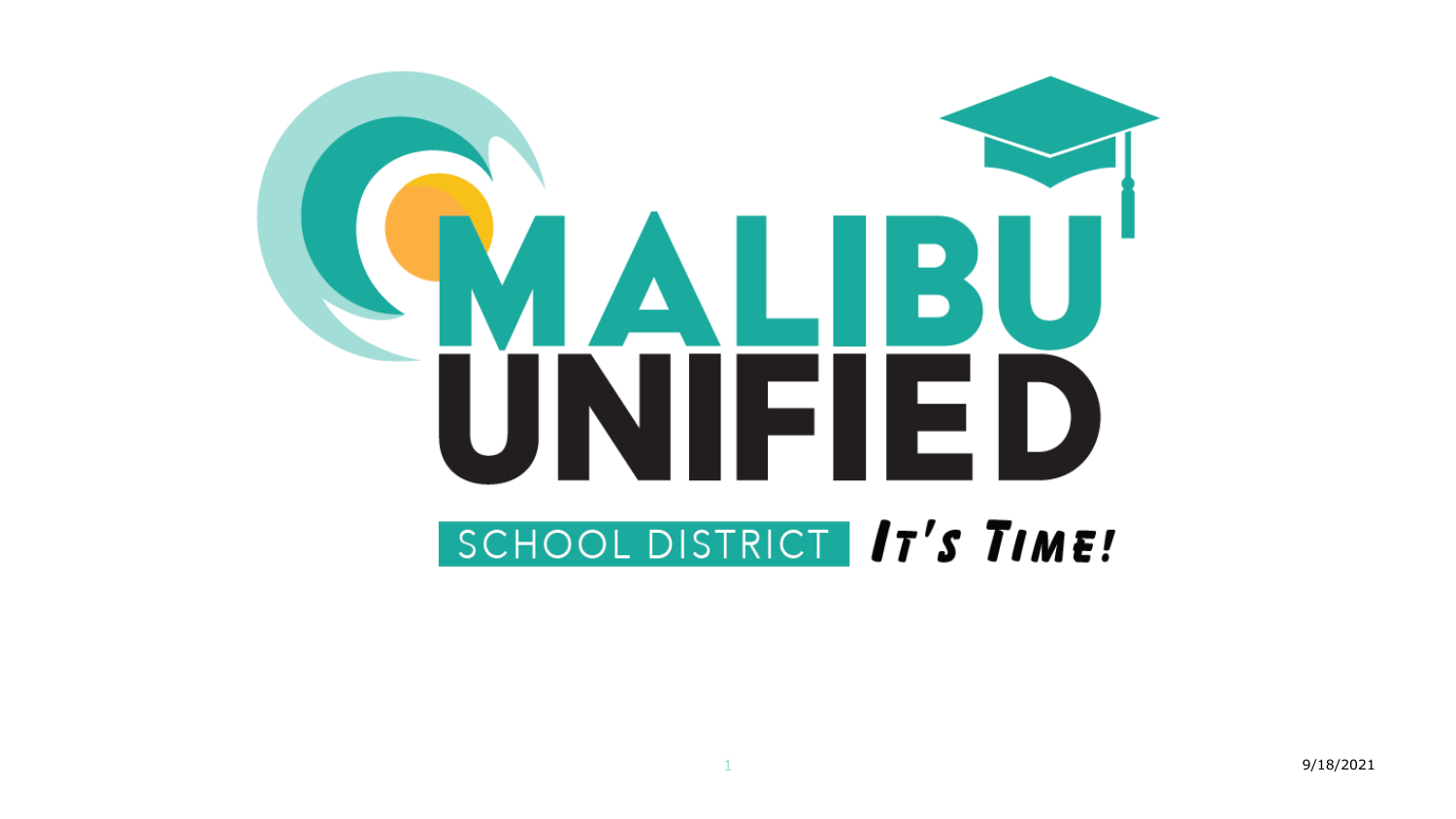# **INTRODUCTIONS**

#### Today's Presenters:



 *In addition to today's presenters, the City Team is well-suited to support school district separation. Both in-house City staff and consulting team have educational expertise and resources to address the reorganization efforts.*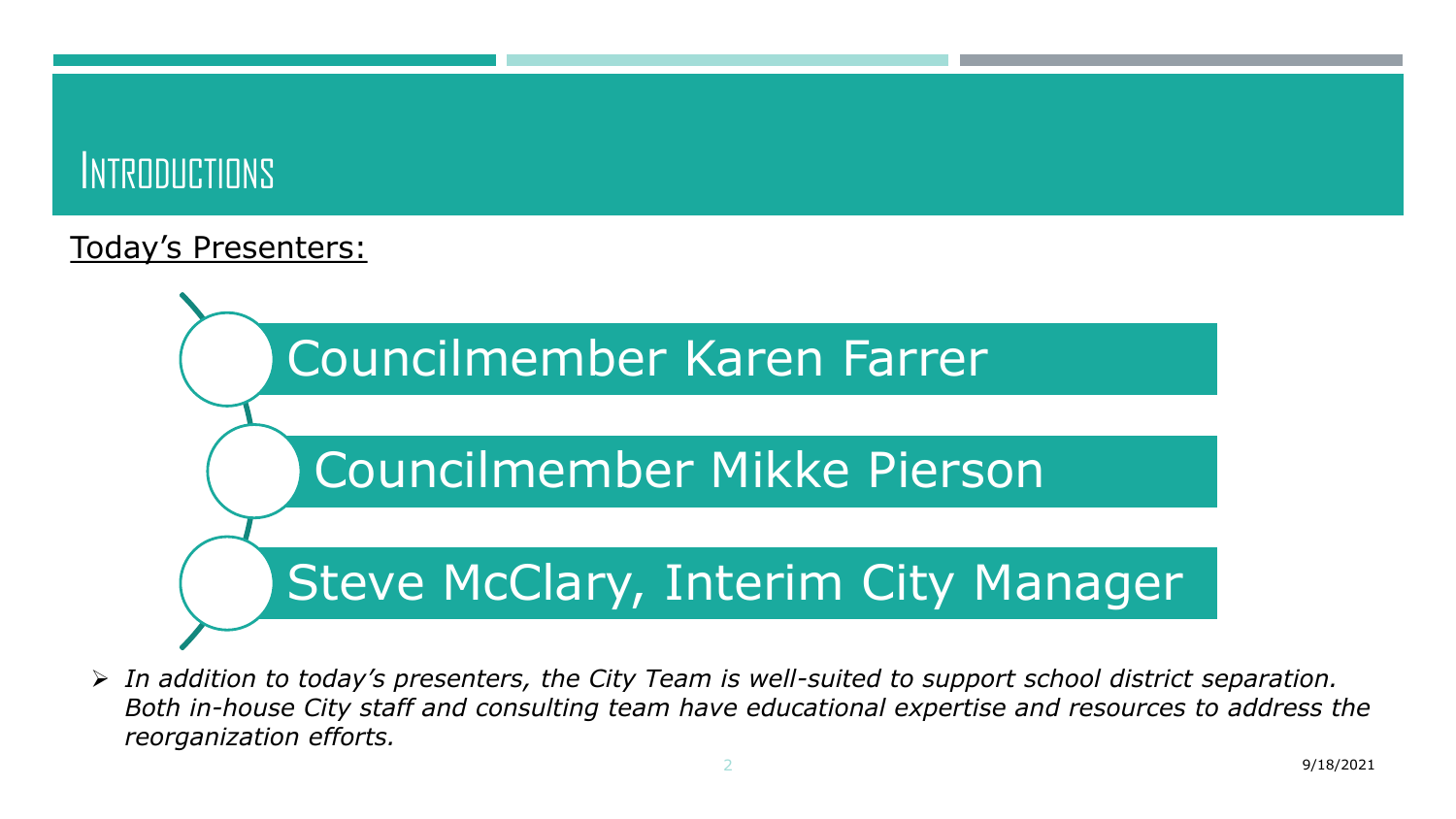## REASONS FOR PETITION

The Malibu City Council and our constituents strongly feel it is in the best interest of Malibu area residents to separate from the Santa Monica-Malibu Unified School District (SM-MUSD).

- Malibu students are being severely disadvantaged in terms of academic offerings, quality of facilities, and convenient access to district personnel, activities, or services.
- Malibu residents do not have a voice in our students' educational needs due to the relative size of the Malibu voter base as compared to the Santa Monica voter base.
- The Santa Monica-based School District and leadership do not understand the issues and needs of the Malibu community.

**All interested parties**—including the City of Malibu, SM-MUSD Board of Education, and Santa Monica City Council—have all publicly stated that separation makes sense.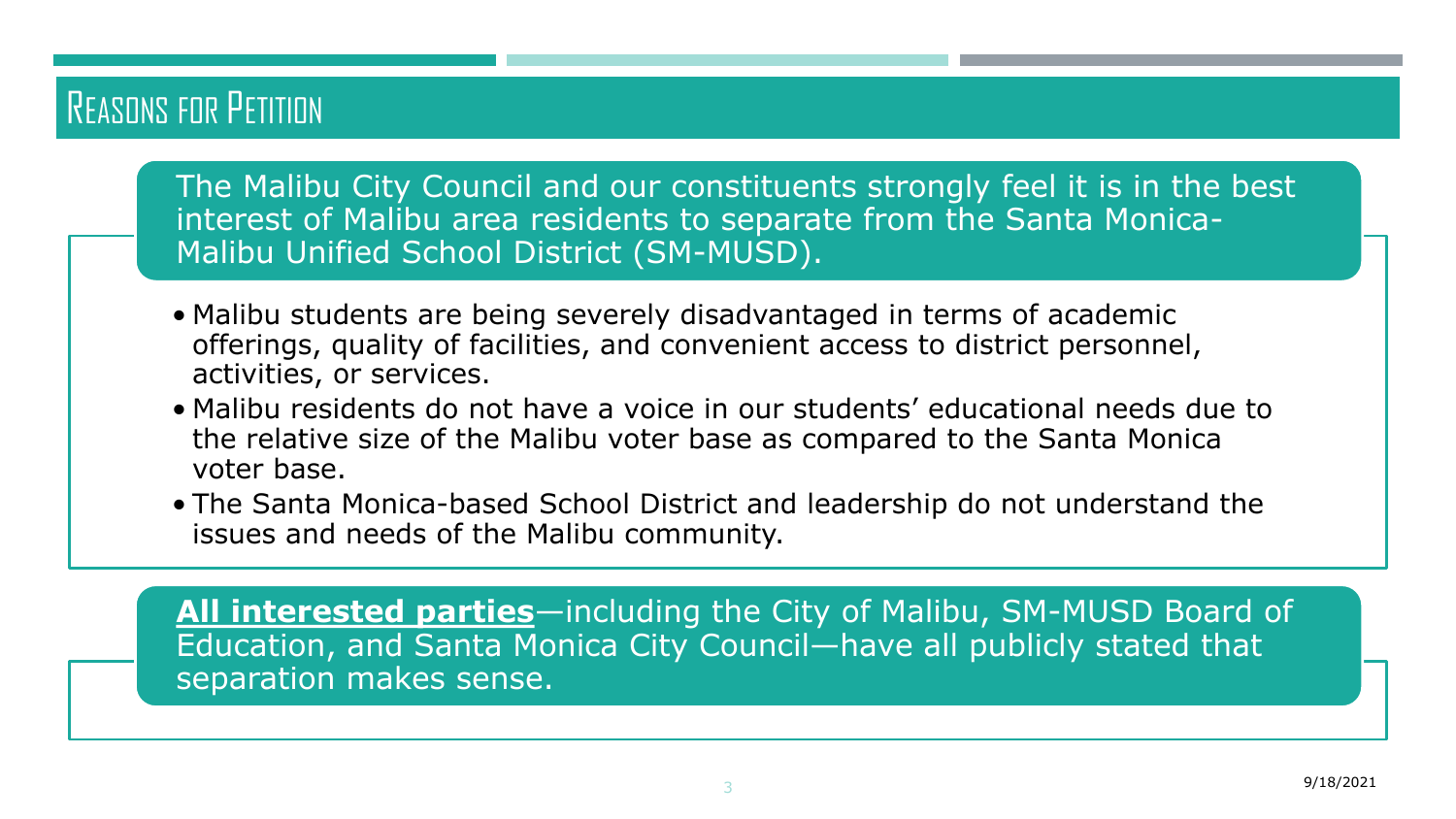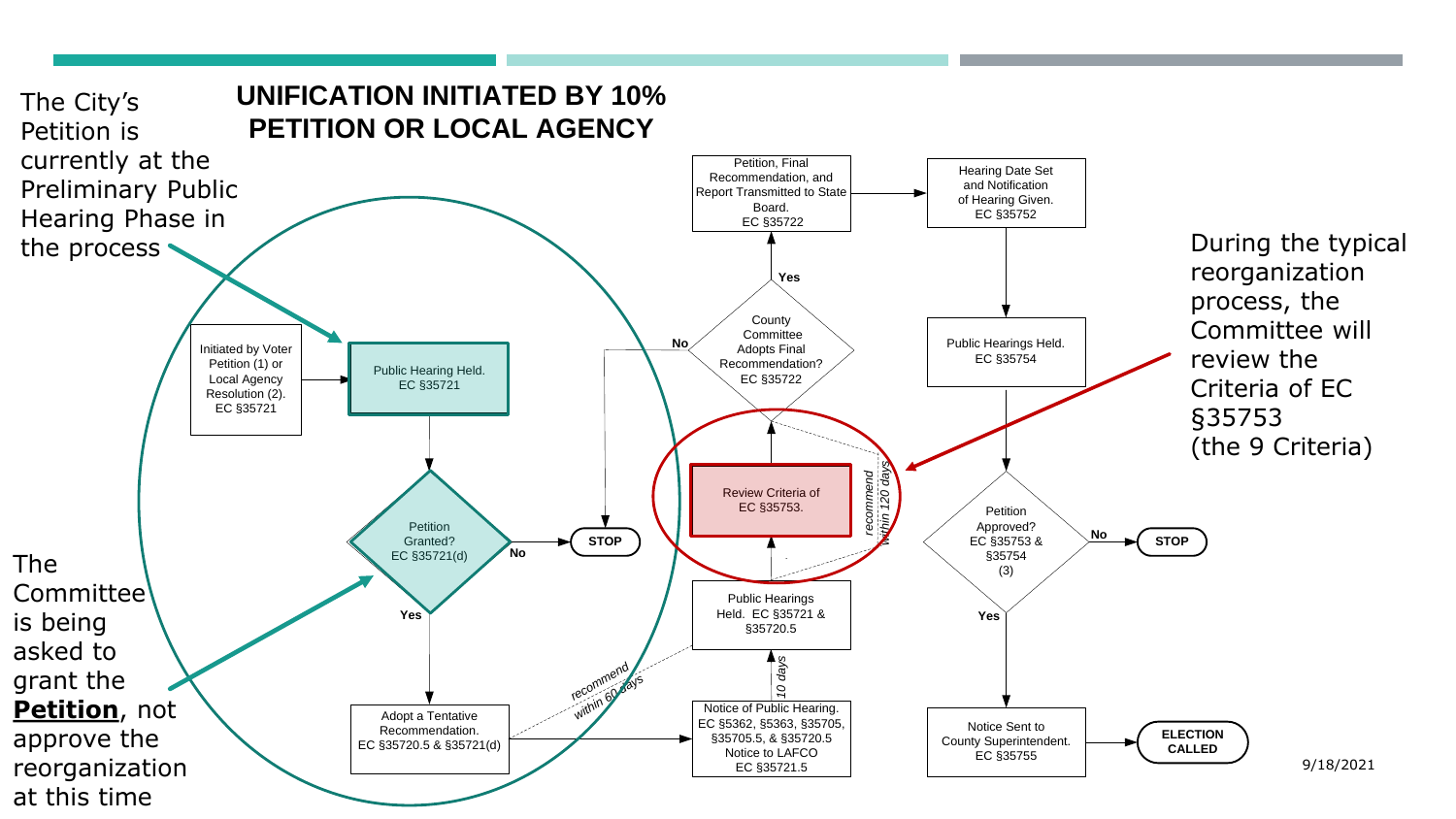# MALIBU COMMUNITY MEMBERS PROVIDING TESTIMONY TODAY

Wade Major, Malibu Parent and Former SM-MUSD Student

Christian Pierce, Former SM-MUSD Student

Rick Mullen, LA County Fire Captain, Former Malibu Mayor

Yalile Pieper, Former Bilingual Community Liaison for SM-MUSD

Francis Molina, SM-MUSD Student

Steven Ravaglioli, Former SM-MUSD Music Teacher

Chloe Loquet, SM-MUSD Student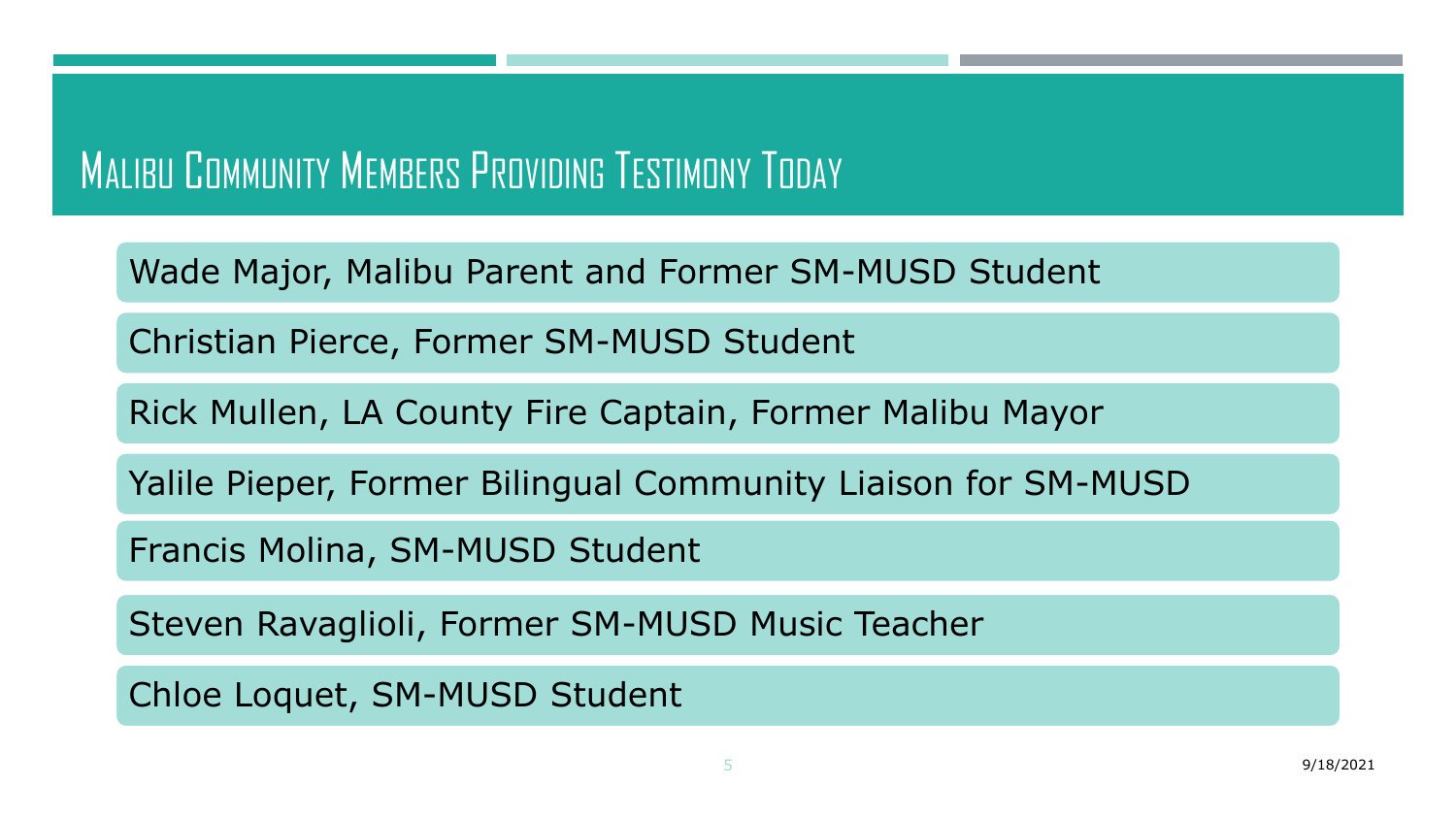### ALTHOUGH ENROLLMENT IS NOT PROJECTED TO MEET THE 1,500 STUDENT THRESHOLD, THE INTENT OF THE CONDITION IS MET



 $\blacksquare$  "The intent of this section is to discourage district reorganizations that result in districts that, because of small size and reduced revenues, become more dependent upon the local COE or the State for administrative support or funding."

> -*School Services of California, Los Angeles County Office of Education Reorganization Feasibility Study, May 21, 2021*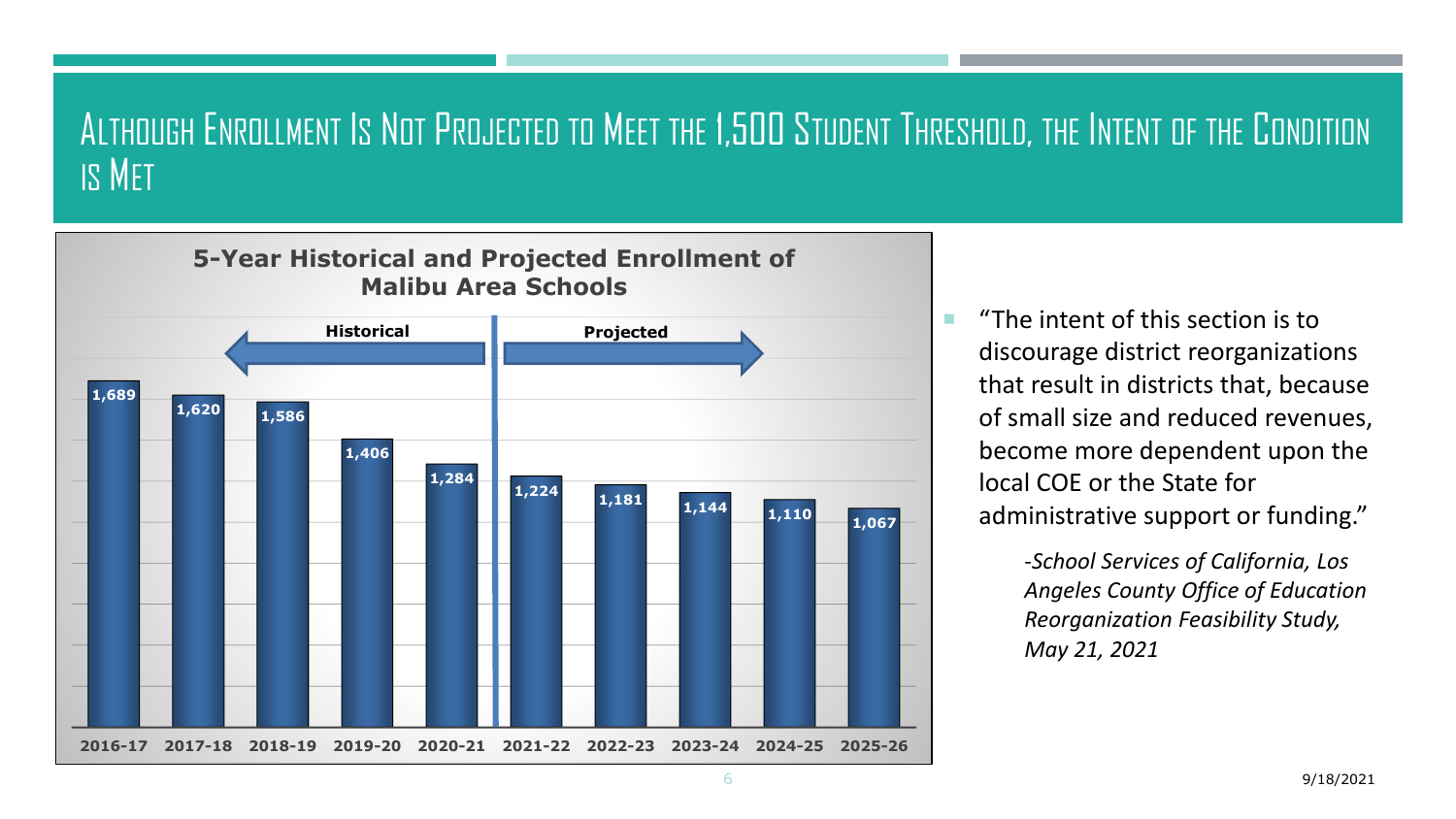### MALIBU & SANTA MONICA ARE VERY SEPARATE & DISTINCT COMMUNITIES

"To determine whether the new district is organized on the basis of substantial community identity, the following criteria should be considered:

(A) Isolation.

(B) Geography.

(C) Distance between social centers.

(D) Distance between school centers.

(E) Topography.

(F) Weather.

(G) Community, school, and social ties and other circumstances peculiar to the area."

> *-California Code of Regulations §18573(a)(2)*



Santa Monica-Malibu Unified School District Date: 2/21/2017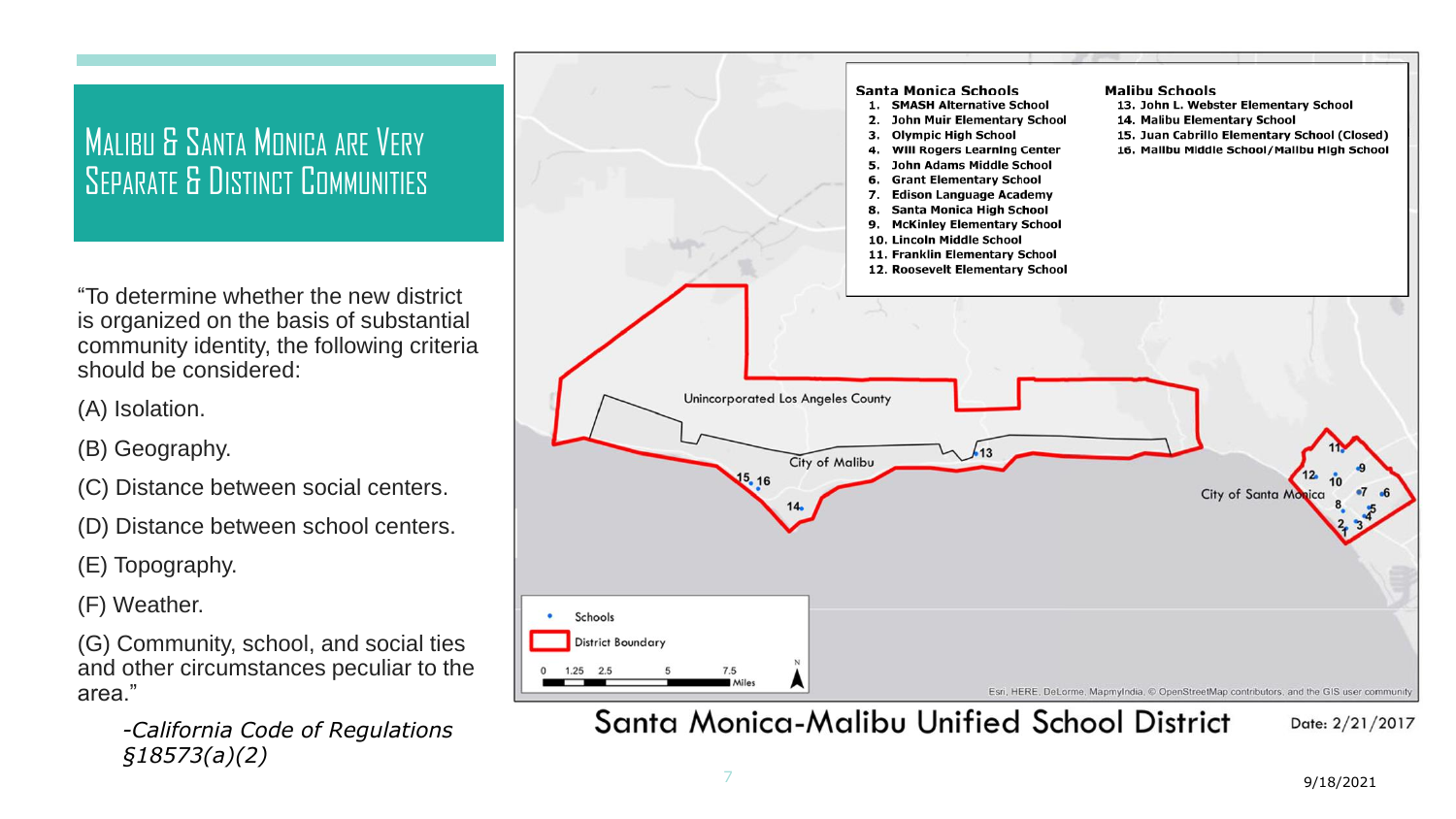## POST-REORGANIZATION, BOTH DISTRICTS WILL BE IN THE TOP 5 IN LA COUNTY WITH REGARDS TO OPERATING REVENUE PER STUDENT

| 2019-20 LA County Ranking of Per Student Funding for Unified School Districts as<br><b>Provided in LACOE's Public School Financial Report</b> |                                     |                                            |                   |                                                        |                                                                        |                        |
|-----------------------------------------------------------------------------------------------------------------------------------------------|-------------------------------------|--------------------------------------------|-------------------|--------------------------------------------------------|------------------------------------------------------------------------|------------------------|
| <b>District (Unified)</b>                                                                                                                     | <b>Total LCFF</b><br><b>Revenue</b> | <b>Total Other</b><br><b>Local Revenue</b> | <b>Enrollment</b> | <b>LCFF</b><br><b>Funding</b><br>Per<br><b>Student</b> | <b>All</b><br><b>Operating</b><br><b>Revenue Per</b><br><b>Student</b> | Rank<br><b>Overall</b> |
| <b>Beverly Hills</b>                                                                                                                          | \$57,285,464                        | \$15,374,886                               | 4,146             | \$13,817                                               | \$17,525                                                               | 1.                     |
| Acton- Agua Dulce                                                                                                                             | \$10,419,509                        | \$7,389,531                                | 1,097             | \$9,498                                                | \$16,234                                                               | 2                      |
| <b>Santa Monica Malibu</b>                                                                                                                    | \$101,501,395                       | \$53,849,229                               | 10,298            | \$9,856                                                | \$15,086                                                               | 3                      |
| San Marino                                                                                                                                    | \$26,179,834                        | \$13,294,416                               | 2,916             | \$8,978                                                | \$13,537                                                               | $\overline{4}$         |
| Los Angeles                                                                                                                                   | \$5,651,908,517                     | \$170,057,235                              | 434,190           | \$13,017                                               | \$13,409                                                               | 5                      |
| <b>OTHER DISTIRCTS OF INTEREST</b>                                                                                                            |                                     |                                            |                   |                                                        |                                                                        |                        |
| Compton                                                                                                                                       | \$237,420,344                       | \$7,153,989                                | 20,398            | \$11,639                                               | \$11,990                                                               |                        |
| Downey                                                                                                                                        | \$227,611,658                       | \$26,908,236                               | 21,986            | \$10,353                                               | \$11,576                                                               |                        |
| Newhall                                                                                                                                       | \$56,820,351                        | \$4,934,771                                | 6,265             | \$9,069                                                | \$9,857                                                                |                        |
| Las Viergenes                                                                                                                                 | \$97,019,409                        | \$9,942,067                                | 11,385            | \$8,522                                                | \$9,395                                                                |                        |
| Manhattan Beach                                                                                                                               | \$56,415,417                        | \$16,081,045                               | 6,513             | \$8,662                                                | \$11,131                                                               |                        |
| Palos Verdes                                                                                                                                  | \$96,856,649                        | \$21,482,052                               | 11,006            | \$8,800                                                | \$10,752                                                               |                        |
| Rowland                                                                                                                                       | \$148,183,374                       | \$4,746,366                                | 12,886            | \$11,500                                               | \$11,868                                                               |                        |
| Torrance                                                                                                                                      | \$211,663,738                       | \$10,800,232                               | 23,107            | \$9,160                                                | \$9,628                                                                |                        |
| William S Hart                                                                                                                                | \$202,732,293                       | \$21,994,270                               | 22,595            | \$8,972                                                | \$9,946                                                                |                        |

*Source: 2019-20 LA County Public Schools Financial Report (Tables 2, 6).*

Based on the City's proposed funding model:

- Malibu USD would have total per student funding of \$16,624, ranking them *2nd in LA County*
- Santa Monica USD would have total per student funding of \$15,702, ranking them *4th in LA County*